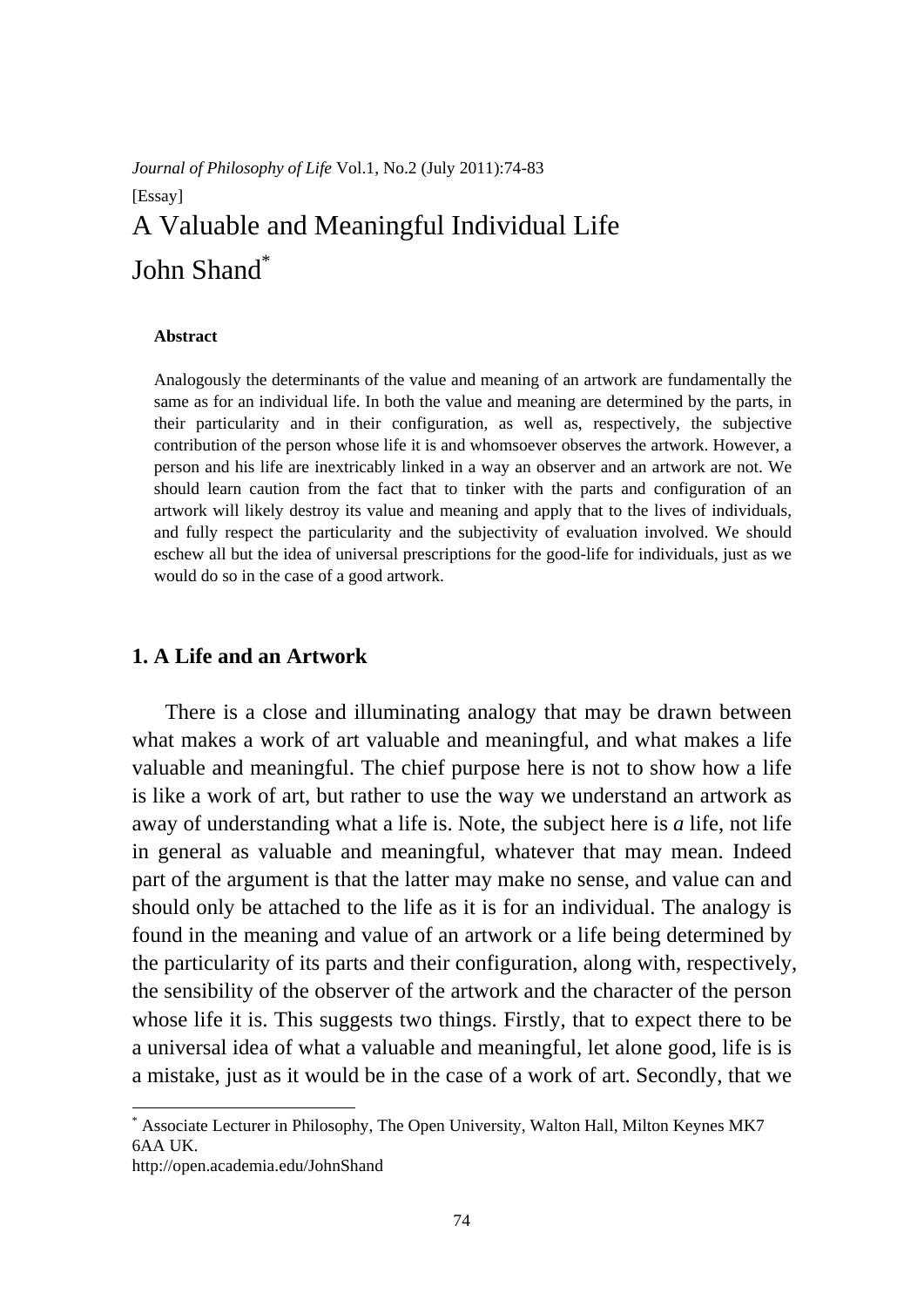meddle with the parts and configuration of an individual life in acute peril of destroying its value and meaning for the person whose life it is, just as we are likely to destroy the value and meaning of a work of art should we tinker with its parts and their configuration. Whether the meddling is well meaning or not, makes no difference. Oddly, whereas we accept this as being relatively obvious in the case of an artwork, where the authenticity and integrity of the work is something most take for granted as virtually sacrosanct, it is often neglected or actively rejected in the case of an individual's life. The thought that people should be prepared to change aspects of their lives, and that this will have relatively little detrimental effect, or that, similarly, they should be made to conform to some life that is a supposed obvious improvement, is remarkably widespread. Yet, we should if anything be more reluctant to make such changes for people. For in the case of a person, the person he is (his personality) and the life that is his are inextricably linked and mutually constructed. To ask someone to change what might seem to others an inconsequential part of his life may be tantamount to asking him to change his personality, his very nature.

In certain respects it is not an original thought to liken a person's life to a work of art, or indeed to go further and advocate that the example of a work of art, the way it is shaped and considered, should be adopted as the way one should think about a life.<sup>1</sup> One motive is to suggest that one should not just let things happen to one, but that one should actively construct and shape one's life. Further, it may be said that there is liberation in seeing that one is to a considerable degree free to make of one's life what one chooses, and need not be bound by accidental circumstances and expectations. There is also the thought that the very act of shaping one's life as one proceeds through it, perhaps forming it into some kind of intelligible narrative and recognisable whole, increases the value of and satisfaction derived from that life; you make your life your own, and like a work of art it is something that may be appreciated in itself as an admirable creation.

I shall not here elaborate on or argue with any of these contentions. My concern is with another matter. This is an important way in which life may

<sup>&</sup>lt;sup>1</sup> The idea that one may shape one's life overall as one may a work of art, is explored with great skill as part of a consideration of Nietzsche's thought, in Nehamas (1985). This is rather a different point to the one being made here about the determinants of a valuable and meaningful individual life.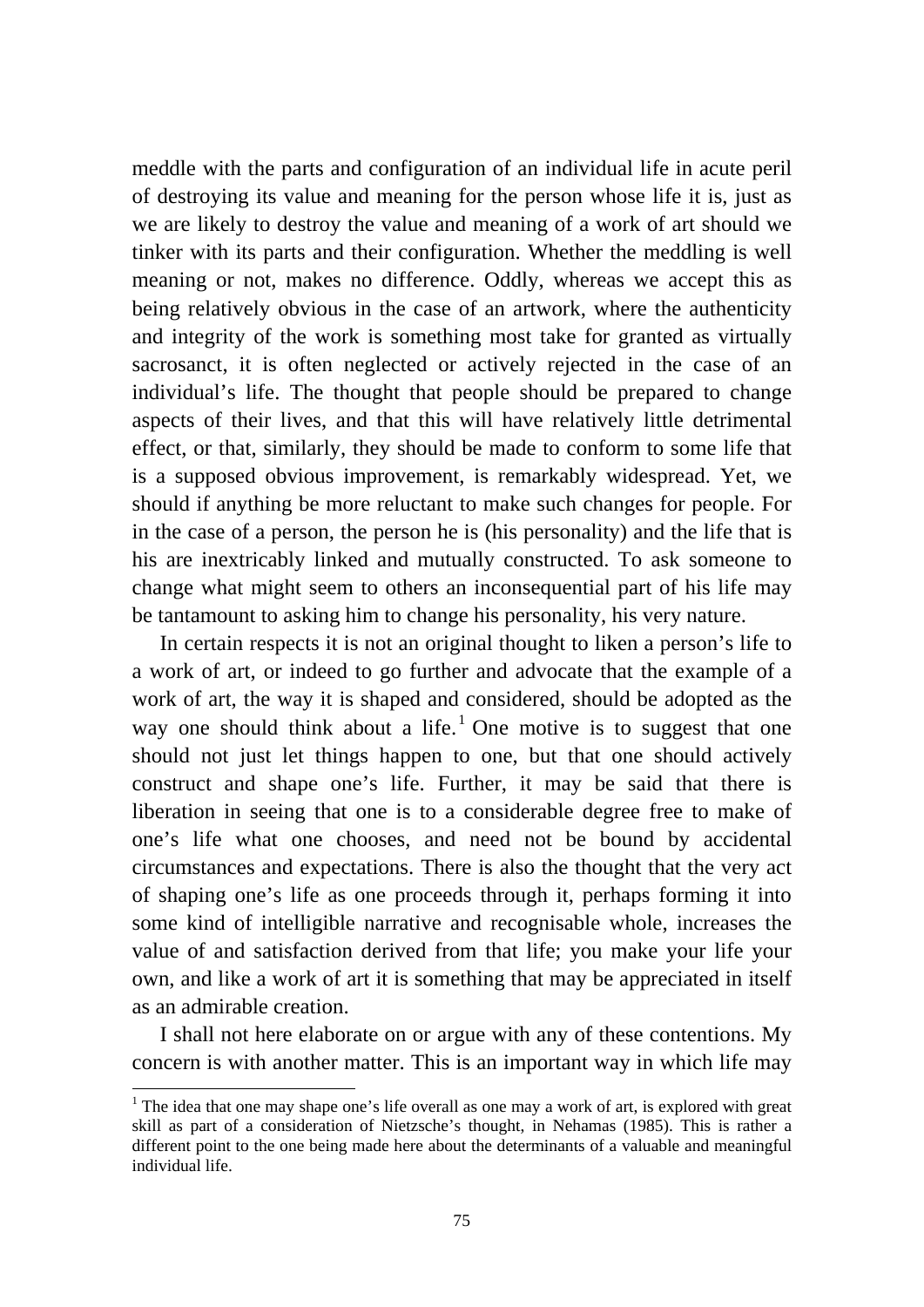rightly be likened to a work of art, such that reflection on the similarity illuminates something that is essential to the way a person comes to consider his life valuable and meaningful. This is important because it has deep and wide ramifications for what should be involved in considering what is a valuable or meaningful life, a view that opposes any kind of blueprint for what constitutes the valuable and meaningful life in general, and that should give us serious pause for thought before we try to turn any conception of the valuable and meaningful life in a universal sense into enforced policies, perhaps through state power. In short, considering the way in which a life is meaningful and valuable to individuals should deeply affect the way we treat people.

To make the case for taking seriously judging the value and meaning of a life in the way one might judge the value and meaning of a work of art, one has to look at the determinants of the latter.<sup>2</sup> One then has to see that the same kind of considerations should be applied to a life.

An essential determinant of the value and meaning of a work of art is the *particularity* of the parts and their arrangements, perhaps indeed their unique configuration, the overall value and meaning of the artwork deriving from the parts being just what they are and not otherwise. We have no expectation of writing out a general formula or program that would generate a valuable and meaningful work of art. If we look at a painting or listen to a symphony, it is just that that part is *there* and that part is *there*, that taken together make it into the valuable and meaningful work of art that it is. The parts themselves may have little significance in isolation, and only gain it by their place. A touch of red here, a tap on the timpani there.

We can cut a bit of slack in the determination. Some parts may go by unattended to; some may be removed to apparently little effect. Nevertheless, it is the parts and their being put together in the way they are that strongly determines what the final work is and its value and meaning. In the best works of art it is hard to imagine anything changed without it damaging the value and meaning of the work. The parts and the whole that is created from them become in the hands of genius as though ruled by a law of nature<sup>3</sup> rather than being a constructed artifice. Just as we find it

<sup>&</sup>lt;sup>2</sup> Pioneering work on the way that the features we ascribe to a work of art - such as grace, strength, or liveliness - are grounded in, but irreducible to, the particular parts is found in, Sibley (1959) and (1965).

<sup>3</sup> Kant (1991 [1790]), p. 168.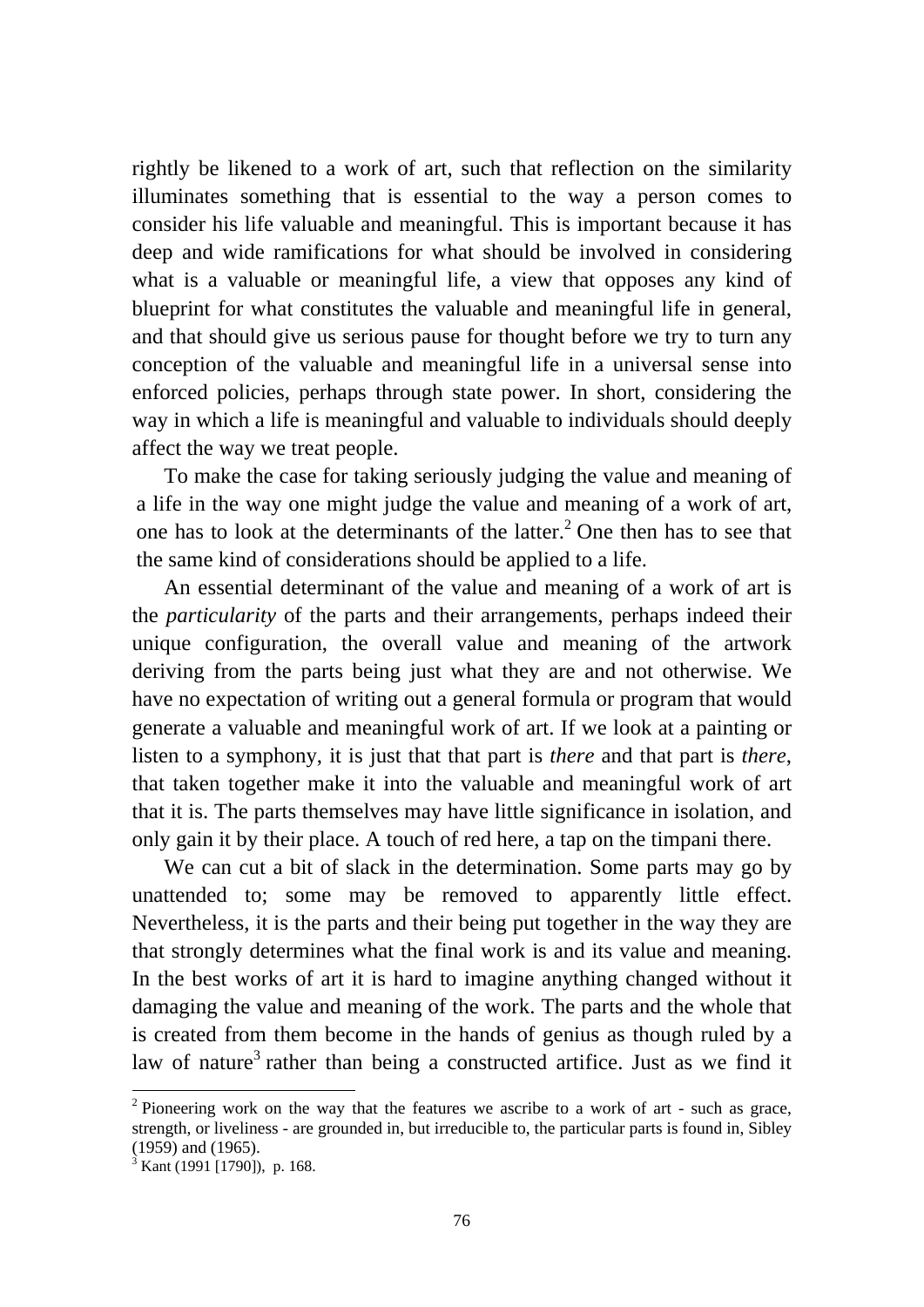hard to imagine, as we stand on the earth, a stone doing anything but falling when released from our grasp, we find it hard to imagine, in the best works of art - the most valuable and meaningful - the artwork unfolding in any other way from the way it does or being formed in any other way than the way it is. What is involved in being an artist is the working and shaping often a lengthy process of reworking and reshaping - to create something that is as good as the artist thinks it can be.

When others view the work of art, they may come to a consensus that the artist has done a good or wonderful job, and has created something of real value and significant meaning. An analysis of the work may aim to shed light on how this has been done. Some prefer not to bother with this, but instead are happy to intuit the overall effect *gestalt*; some fear that an analysis will destroy the mystery of the artwork and the way it works its magic, and distract from the value they derive from the work<sup>4</sup>. For others, understanding how it is done is both fascinating in itself and enhances their experience of the whole. However, this may be, both groups can agree that little could be changed about a great work of art without its value and meaning being in peril. Various people may come to agree on the value and meaning, and so a work might become generally regarded as a great one.

Some may think to dispute the claim that little could be changed about a great work of art without its value and meaning being in peril, on the grounds that artists sometimes alter their own works in minor ways but yet produce another masterpiece, or a work considered a greater masterpiece. But this does not challenge the position here because it would by analogy be akin to an individual person changing some aspect of their life and the life still being valuable and meaningful *to them* - it is they who have to decide what to do, and the part that is changed may seem to others utterly inconsequential and perhaps even incomprehensible in its significance. The peril is greatest to value and meaning when it is not the artist of genius or the individual whose life it is who makes such changes, although even they may make mistakes. It is others, even when well-meaning, armed with a general pattern for the good-life or the good work of art who pose the threat. In any case, none of this refutes the point that it is the particular parts and their particular configuration that determines the value and meaning of the whole for artworks and individual lives.

1

<sup>&</sup>lt;sup>4</sup> On this basis, contra-Socrates, the unexamined life may well be worth living, if it works.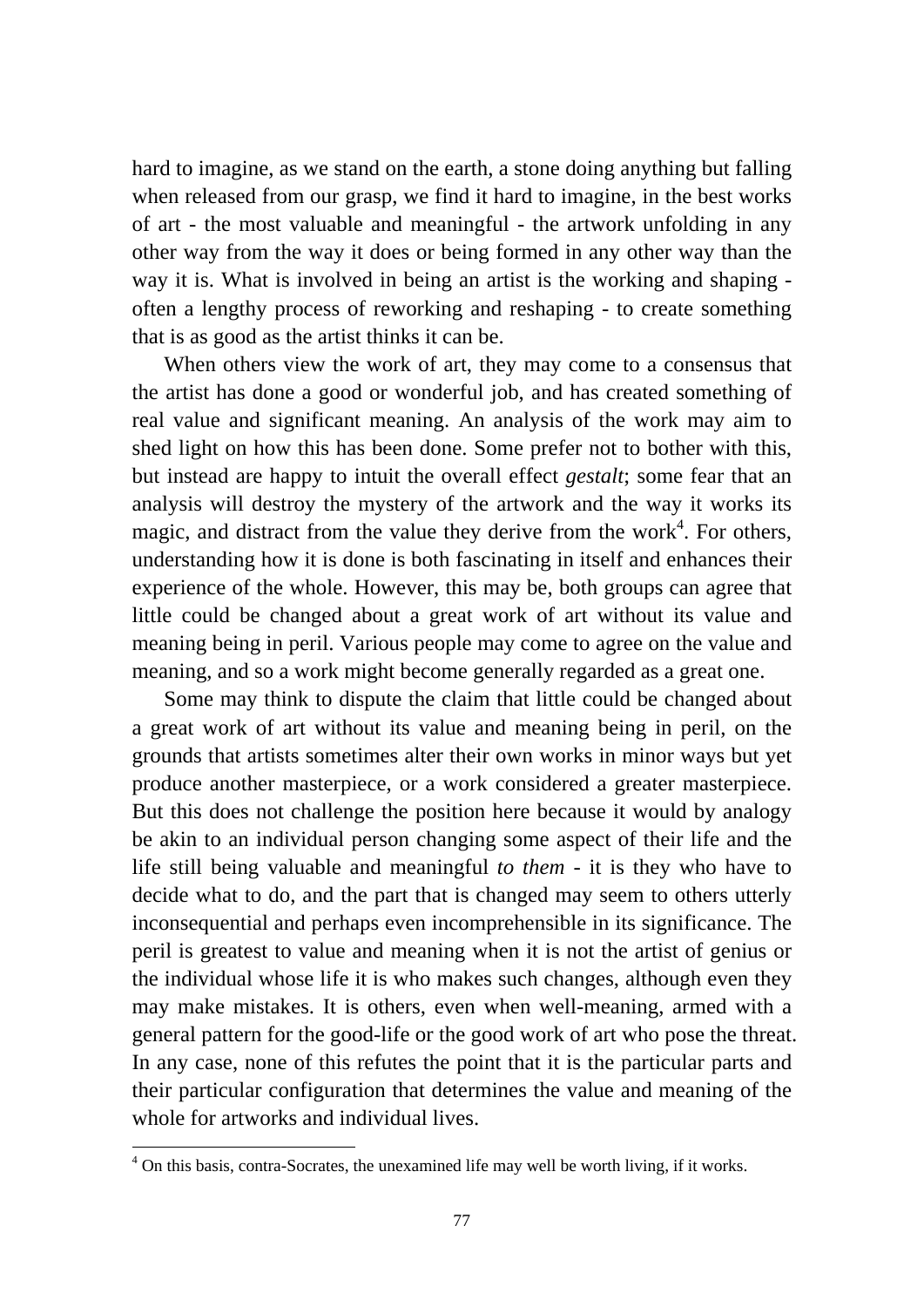## **2. Life, Particularity and Subjectivity**

If it is the case that it may be generally agreed by a range of sensibilities that an artwork's value and meaning will most likely be damaged by changing or rearranging even the smaller parts of it, then we may reflect how much more this is true of a life. For in the case of a life, there is only one person that truly matters in judging its value and meaning: the person whose life it is. Not only are the parts of a life particular and arranged in turn to form a particular, perhaps unique, configuration, as far as its value is concerned it is only the evaluation of the person whose life it is that really matters in determining its value and meaning.

Again, we may cut a bit of slack here. There may be those who love us acutely who have a special interest in the life we have, its parts and the way they are put together, and their evaluation carries some weight. But in the end it is not their life (indeed the love they have for others will be an important constituent of the things that make up their life and determine its value and meaning) - they do not live our life, and indeed they cannot do so - ultimately all that matters is what the person whose life it is thinks about the parts that make up his life and how they are put together when it comes to determining the value and meaning of that life. If loved ones have only a limited right to appropriate the value and meaning of a life, those who knows us less well, or not at all, may be seen to have even less right to appropriate what might come to constitute the parts that make up our life and shape them, and they will have even less understanding of that life. When this appropriation occurs it is often based on some supposedly justifiable view of a general notion of the good-life that will show pitiful understanding of what makes *a* life valuable and meaningful, one that will crudely override the delicate balance of the highly subjectively valued concatenation of parts that goes to make a life valuable and meaningful to an individual. Just as an insensitive and philistine observer of a great work of art might suggest changing this or that to 'improve it'<sup>5</sup>, so others may

1

<sup>&</sup>lt;sup>5</sup> The composer Bruckner is a good example of someone whose works have had their value and meaning undermined, and in some cases destroyed, by others, some well meaning, some not, who thought they could improve them through alterations - usually, cuts, re-scoring, reharmonisation - derived from incomprehension. No-one now thinks the alterations not approved by the composer (and even in some cases those that are if they are thought to have come about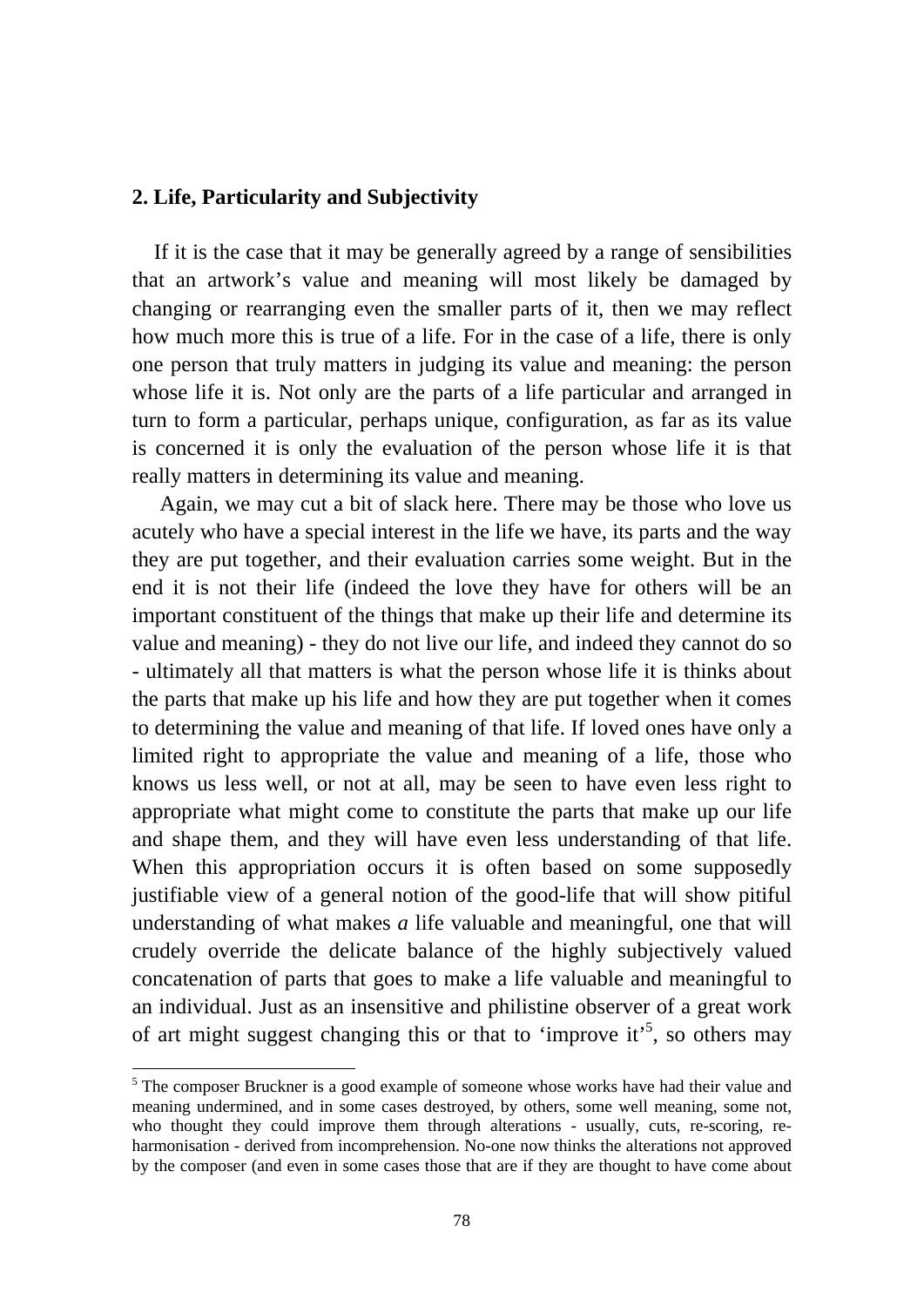suggest all sorts of things that would make life more valuable and meaningful, and then impose this across numerous individual *lives*, not seeing that the significance of the parts such individuals have put together to create the life that is valuable and meaningful *for them*. This may operate purely negatively of course, with things being taken away from a life, rather than aspects of it being substituted by others. The act of generalising about the content of the good-life, the thought that such generalising is even possible, presupposes that what is truly valuable and meaningful about the life for an individual isn't the *particularity* of it - the particularity of its parts and their configuration. It is not essentially that the value and meaning reside in the mere fact of the life *being particular* - although to a slight degree that may be true - but rather that the value resides in the *particularity it has*. Perhaps it is even the uniqueness of the life that is at issue. It is arguable that in respect of what makes a life valuable and meaningful we are concerned with an arrangement of parts into a whole that may have no counterpart. Changing any part of the life that the individual sees as important to the value of his life - the part being important partly because of the way it is related to the other parts - may totally seriously damage or destroy the value and meaning of a life for that individual; whereas the very same change may be found to be perfectly acceptable and even valuable to another. The valuable and meaningful life is both deeply *subjective* (as deep as it could be as it is the person's own life), and deeply *particular* (in its parts and their arrangement from which it follows that no substantive generalisation can be made from a life about what makes life valuable and meaningful).

So, what is presented here is partly a kind of warning. The value and meaning of a life for the individual whose life it is are both very subjective and very particular. This should lead to consider tampering with it at our peril if that valuable and meaningful life is to be preserved. It should lead us to have the greatest respect for the just-so of the way a person's life is, the way it is in its full quirkiness and particularity, and lead us to eschew, as far as we can, thinking that we can just lop off or reshape aspects of a life without destroying its value and meaning. The difficulty in grasping

through pressure on him) improve the works, or that it is these travesties that should be performed rather than the originals. And yet, we seem far more sanguine about the benefits of altering someone's life, or its being altered, as far as the affect on its value and meaning is concerned.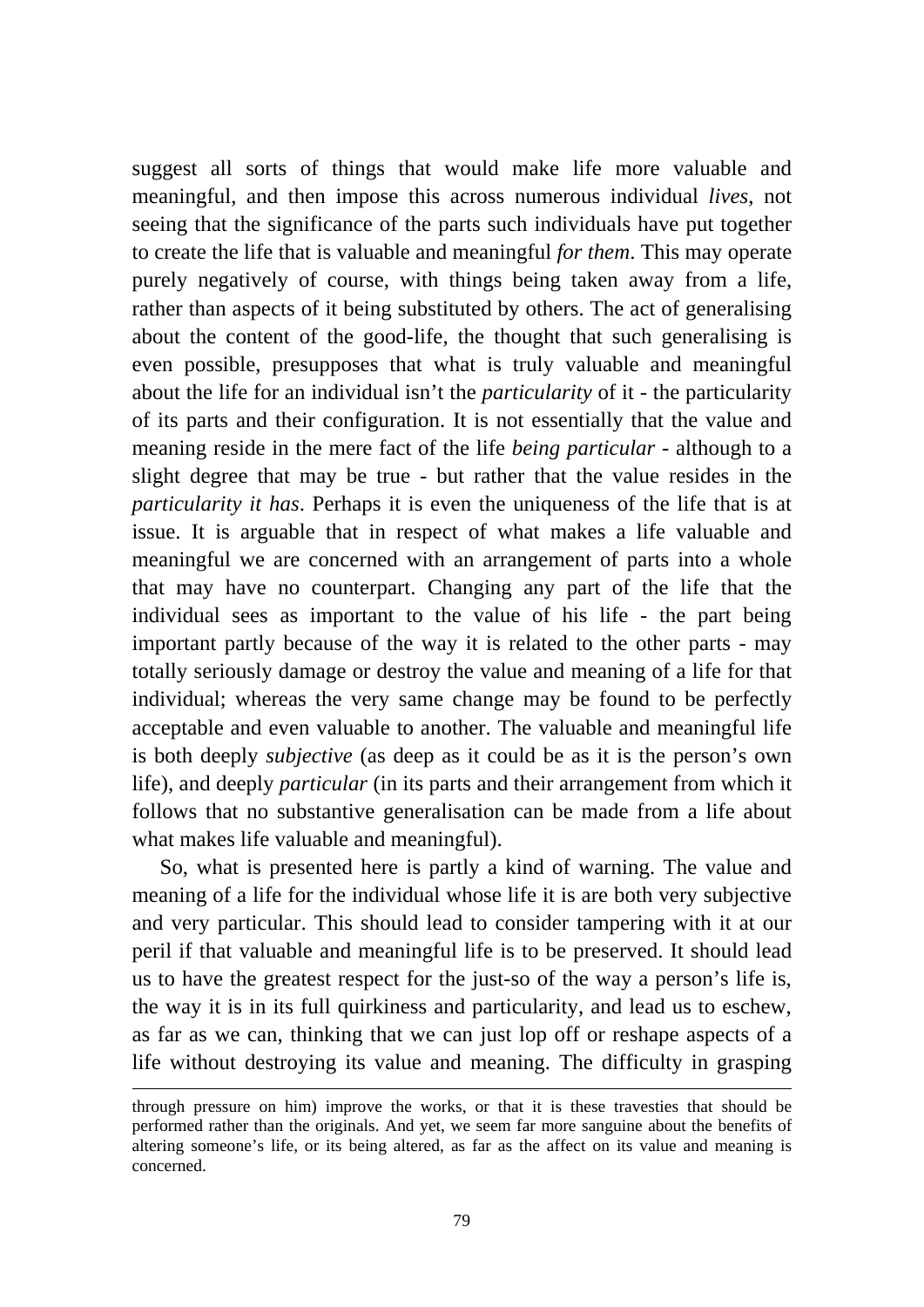this is that we may not even consider that what we are doing may have this effect, because that the life of another individual should be valued and is meaningful just because its parts are what they are and arranged in a certain way and not otherwise, may necessarily be utterly baffling to us, for it is *his* life and through *his* sensibility that such a life is valuable and meaningful, and may be so uniquely to them. Without firmly impressing this upon ourselves, we may think it permissible to be cavalier with the seemingly inconsequential parts, and the configuration of those parts, that make up the lives of others; whereas in fact the parts and their configuration not only make such lives valuable and meaningful, but may leave a life utterly valueless and meaningless if parts are taken away or replaced and their arrangement reshaped.

There is nothing egoistical, narcissistic, or excessively individualistic about what is claimed here. Nothing that is said need claim that people are to an implausible degree in control of their own lives, or that forming their lives is their main self-focussed activity, or that social relations are not important constituents of what makes a life valuable and meaningful and in fact also shapes it. What is said about what it is for a life to be valuable and meaningful is consistent with our not being fully in control of what constitutes our lives. Rather it is the case that we constitute our life so as to give it value and meaning given what the world - that is to say, living in the world - throws at us. We build a valuable and meaningful life around that, sometimes in spite of that. But this merely reinforces the point made here. For just as what constitutes the valuable and meaningful life will be determined by the parts and arrangement of the parts that make up a life in their full particularity, so the effective determinants beyond my control will be particular to an individual also.

Most people suppose that imposing the constituent parts that make up their life on another individual, and expecting them to add up to a valuable and meaningful life for that individual, highly unlikely and perhaps even anathema. Yet, people feel justified in talking in the abstract about the constituents of a good-life - a valuable and meaningful one - perhaps *en route* to guiding public policy on the matter, which may be coercive - and in so doing they may expect what is provided or imposed to enhance the value and meaning of the lives of individuals. Yet this is odd, for it too is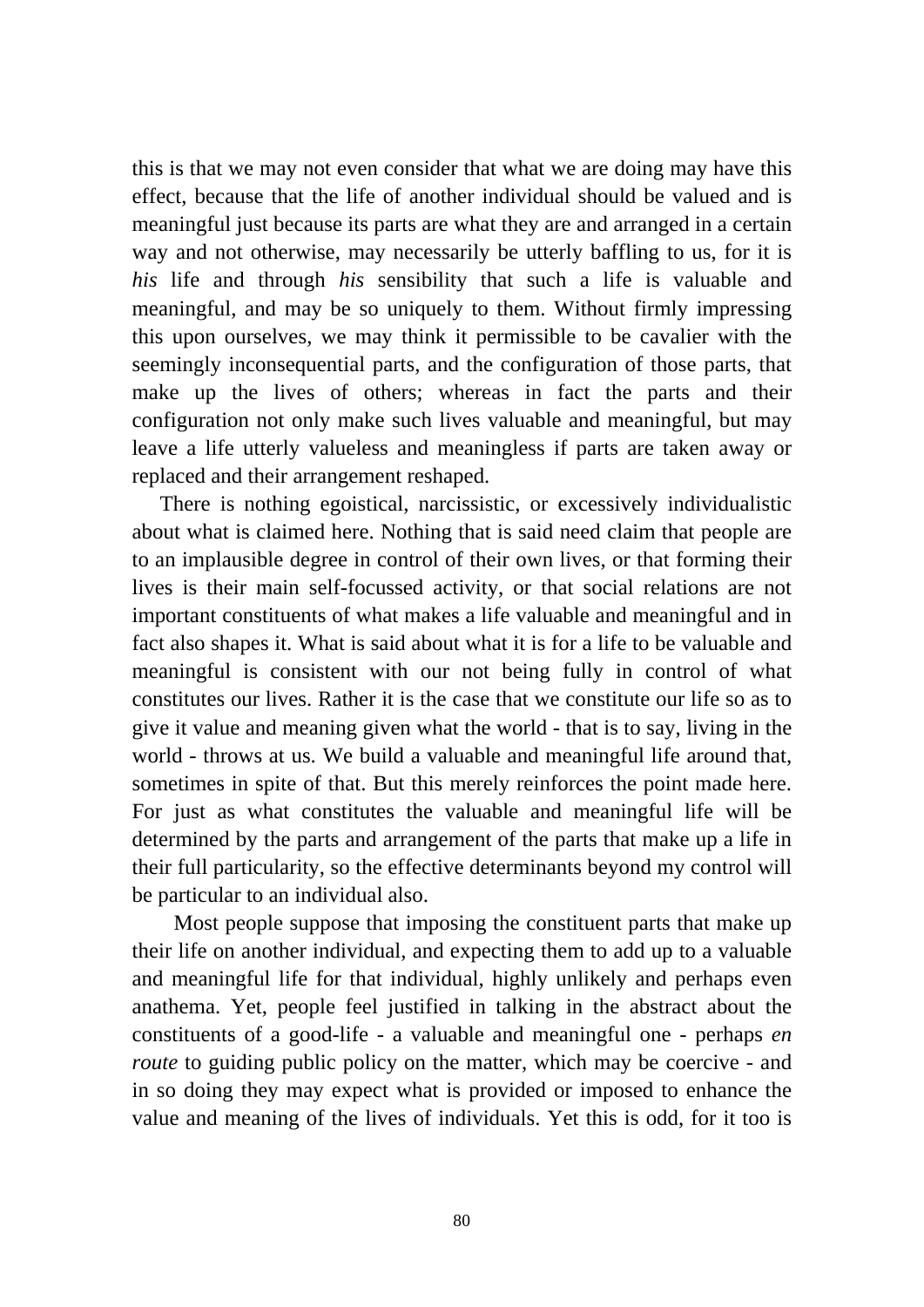based on the same disregard for what makes a life valuable and meaningful for an individual, and the way in which it cannot be captured in the abstract.

Evidence for this may be gleaned from lives lived in extremis. A prisoner held in solitary confinement may find that what makes his life valuable and meaningful and worth going on with are the tiniest things and rituals that other individuals may have no comprehension of the value or meaning of, and certainly could not be accounted for in any general picture of what constitutes the good-life. It may involve, say, training the small group of cockroaches that the prisoner shares the cell with. That may now be the crux of his life's value and meaning. Hard to understand by others; perhaps impossible. And for another individual in the same circumstances it may be and have to be something else. No rulebook on the good-life is going to cover this.

Another example reported recently is of a middle-aged woman who went blind overnight. She was asked what it was she missed most about not being able to see. That it is most missed suggests something that has significantly diminished the value and meaning of her life. One might speculate on what it might be. Sunsets? The sea? The blue sky? Her children's faces? None of these things. It was seeing her dog and what it did. One can see how such features of a life could be utterly overlooked when thinking about what makes a life valuable and meaningful - but it was of serious value and meaning *for her life*.

This is because what makes a life valuable and meaningful for an individual will be a particular concatenation, or bundle, that is perhaps unique; the value and meaning derives from the tiniest features that could not possibly be of general significance or value or meaning, but are only so to the person whose life it is.<sup>6</sup> Normal everyday life is no different in this respect from extreme cases: it is things being just thus-and-so in all their particularity and as they are arranged that makes the life valuable and meaningful for an individual, and which forms a fragile whole that is his valuable and meaningful life. The importance of this and what is at stake is clearly indicated by its being uncontentious that a life devoid of value and meaning is an intolerable one.

<sup>&</sup>lt;sup>6</sup> One might say that what is being described here is the *haecceity* of individual lives as far as their value and meaning is concerned; a life as a unique individual, rather than something, can have a common nature shared by many lives.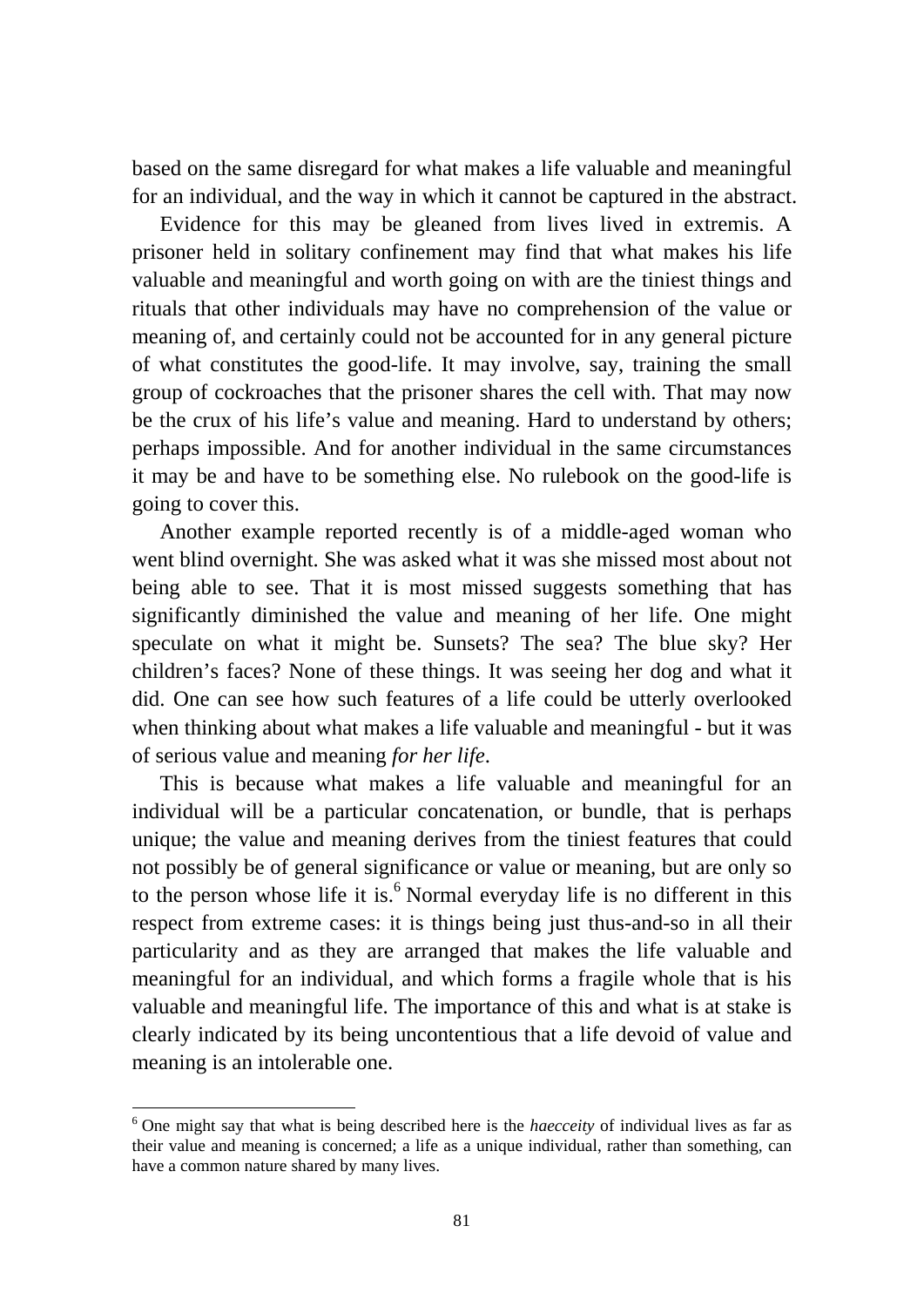A complication is that it is hard to know which comes first, the individual sensibility that judges the life it has as valuable and meaningful, or the constituents of that life that are judged valuable and meaningful. Indeed to pose the matter like that is probably foolhardy; the two are intertwined and grow together interdependently; they cannot really be separated but may be so separated only abstractly in thought.<sup>7</sup> It is absurd to talk about the person you are on the one hand, and what it is that makes your life your life and makes it valuable and meaningful. It may be argued, therefore, that changing an aspect of someone's life may, however inconsequential the change seem to others, destroy the value and meaning of that life.

For example, if someone breaks a leg, it may not seem like the end of the world, nor obviously devalue his life. But say the legs mends, but is never quite as good again, and may now be more prone to injury. If what this person valued most highly, very greatly, or perhaps even beyond all else, is the carefree feeling one gets while hill-walking, then it is quite conceivable that his life has been significantly devalued, maybe stripped of the crucial features, as it fitted with other features, that made the life valuable and meaningful. To someone whose life it isn't, to someone for whom hill-walking holds few, no, or less than no, attractions, it will be a mystery of strained empathy to understand why the value of a person's life should be affected so negatively by a leg injury. They may say that there are surely lots of other things to make life worthwhile, and lots of other things could make it much worse - missing the point that what makes the life valuable and meaningful for *this* individual may have been taken away from him.

The relation between a person and his life is similar to that between an artist and his artwork, but in the case of a life there is only one consumer of it, and in the case of the artist the artwork is an event in his life, not (except in exceptional circumstances) his whole life. This makes the connection between the value and meaning of a life and the person whose life it is even closer than that between the value and meaning of a work of art and those who appreciate it; in the latter case tampering with it may destroy one artwork that is appreciated; in the former case you may destroy an entire life.

1

 $<sup>7</sup>$  As perhaps with Aristotle's matter and form.</sup>